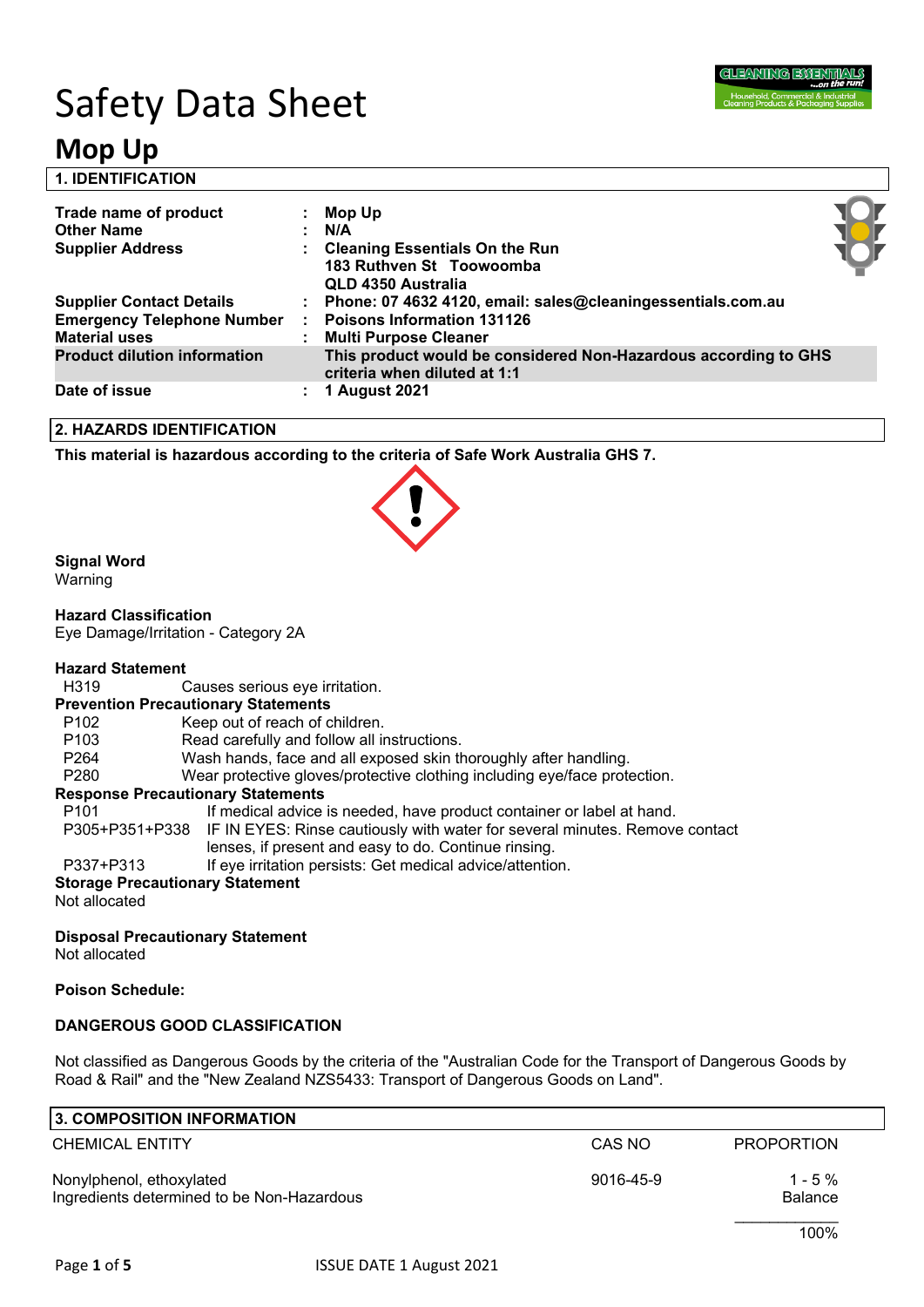### **4. FIRST AID MEASURES**

If poisoning occurs, contact a doctor or Poisons Information Centre (Phone Australia 131 126, New Zealand 0800 764 766).

**Inhalation:** Remove victim from exposure - avoid becoming a casualty. Remove contaminated clothing and loosen remaining clothing. Allow patient to assume most comfortable position and keep warm. Keep at rest until fully recovered. Seek medical advice if effects persist.

**Skin Contact:** If skin or hair contact occurs, remove contaminated clothing and flush skin and hair with running water. If swelling, redness, blistering or irritation occurs seek medical assistance.

**Eye contact:** If in eyes, hold eyelids apart and flush the eyes continuously with running water. Continue flushing until advised to stop by the Poisons Information Centre or a Doctor; or for at least 15 minutes and transport to Doctor or Hospital.

**Ingestion:** Rinse mouth with water. If swallowed, do NOT induce vomiting. Give a glass of water to drink. Never give anything by the mouth to an unconscious patient. If vomiting occurs give further water. Seek medical advice.

**PPE for First Aiders:** Wear gloves, safety glasses. Available information suggests that gloves made from should be suitable for intermittent contact. However, due to variations in glove construction and local conditions, the user should make a final assessment. Always wash hands before smoking, eating, drinking or using the toilet. Wash contaminated clothing and other protective equipment before storing or re-using.

**Notes to physician:** Treat symptomatically.

### **5. FIRE FIGHTING MEASURES**

**Hazchem Code:** Not applicable.

**Suitable extinguishing media:** If material is involved in a fire use water fog (or if unavailable fine water spray), alcohol resistant foam, standard foam, dry agent (carbon dioxide, dry chemical powder).

**Specific hazards:** Non-combustible material.

**Fire fighting further advice:** Not applicable.

### **6. ACCIDENTAL RELEASE MEASURES**

### **SMALL SPILLS**

Wear protective equipment to prevent skin and eye contamination. Avoid inhalation of vapours or dust. Wipe up with absorbent (clean rag or paper towels). Collect and seal in properly labelled containers or drums for disposal.

### **LARGE SPILLS**

Clear area of all unprotected personnel. Slippery when spilt. Avoid accidents, clean up immediately. Wear protective equipment to prevent skin and eye contamination and the inhalation of vapours. Work up wind or increase ventilation. Contain - prevent run off into drains and waterways. Use absorbent (soil, sand or other inert material). Collect and seal in properly labelled containers or drums for disposal. If contamination of crops, sewers or waterways has occurred advise local emergency services.

### **Dangerous Goods - Initial Emergency Response Guide No:** Not applicable

### **7. HANDLING AND STORAGE**

**Handling:** Avoid eye contact and repeated or prolonged skin contact. Avoid inhalation of vapour, mist or aerosols.

**Storage:** Store in a cool, dry, well-ventilated place and out of direct sunlight. Store away from foodstuffs. Store away from incompatible materials described in Section 10. Store away from sources of heat and/or ignition. Keep container standing upright. Keep containers closed when not in use - check regularly for leaks.

### **8. EXPOSURE CONTROLS / PERSONAL PROTECTION**

**National occupational exposure limits:** No value assigned for this specific material by Safe Work Australia.

**Biological Limit Values:** As per the "National Model Regulations for the Control of Workplace Hazardous Substances (Safe Work Australia)" the ingredients in this material do not have a Biological Limit Allocated.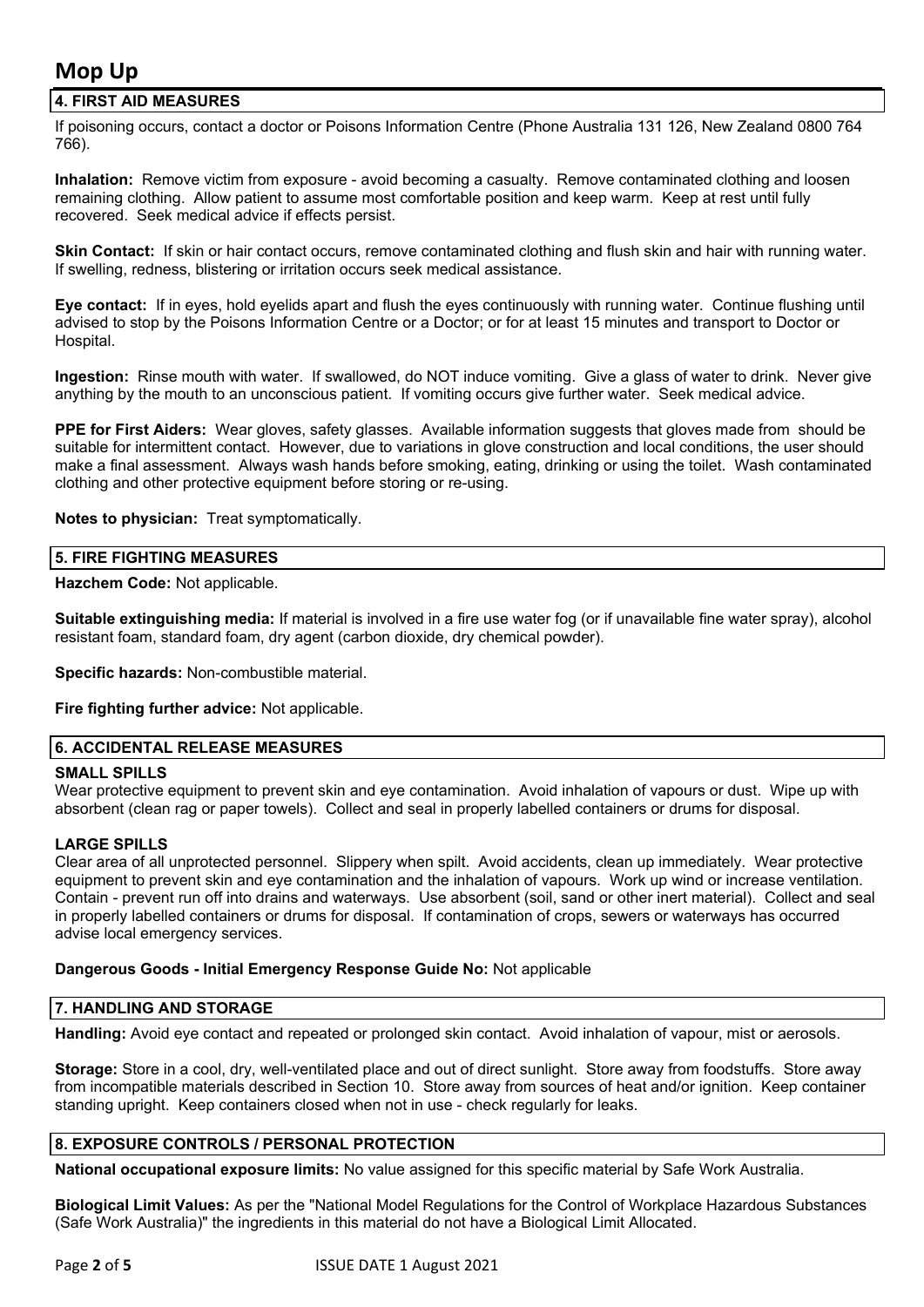**Engineering Measures:** Natural ventilation should be adequate under normal use conditions.

### **Personal Protection Equipment:** GLOVES, SAFETY GLASSES.

Personal protective equipment (PPE) must be suitable for the nature of the work and any hazard associated with the work as identified by the risk assessment conducted.

Wear gloves, safety glasses. Available information suggests that gloves made from should be suitable for intermittent contact. However, due to variations in glove construction and local conditions, the user should make a final assessment. Always wash hands before smoking, eating, drinking or using the toilet. Wash contaminated clothing and other protective equipment before storing or re-using.

**Hygiene measures:** Keep away from food, drink and animal feeding stuffs. When using do not eat, drink or smoke. Wash hands prior to eating, drinking or smoking. Avoid contact with clothing. Avoid eye contact and repeated or prolonged skin contact. Avoid inhalation of vapour, mist or aerosols. Ensure that eyewash stations and safety showers are close to the workstation location.

| 9. PHYSICAL AND CHEMICAL PROPERTIES |        |                             |  |  |  |
|-------------------------------------|--------|-----------------------------|--|--|--|
| Form:                               | ∟iquid |                             |  |  |  |
| Colour:                             | Red    |                             |  |  |  |
| Odour:                              | Woody  |                             |  |  |  |
| <b>Solubility:</b>                  |        | Completely soluble in water |  |  |  |

**Specific Gravity:** 1.00 - 1.02 **Boiling Point/Range (°C):** 100 (approx) **pH:** 6.5 - 7.5

(Typical values only - consult specification sheet)  $N Av = Not available$ ,  $N App = Not applicable$ 

### **10. STABILITY AND REACTIVITY**

**Chemical stability:** This material is thermally stable when stored and used as directed.

**Conditions to avoid:** Elevated temperatures and sources of ignition.

**Incompatible materials:** Oxidising agents.

**Hazardous decomposition products:** Oxides of carbon and nitrogen, smoke and other toxic fumes.

**Hazardous reactions:** No known hazardous reactions.

### **11. TOXICOLOGICAL INFORMATION**

No adverse health effects expected if the product is handled in accordance with this Safety Data Sheet and the product label. Symptoms or effects that may arise if the product is mishandled and overexposure occurs are:

### **Acute Effects**

**Inhalation:** Material may be an irritant to mucous membranes and respiratory tract.

**Skin contact:** Contact with skin may result in irritation.

**Ingestion:** Swallowing can result in nausea, vomiting and irritation of the gastrointestinal tract.

**Eye contact:** An eye irritant.

### **Acute toxicity**

**Inhalation:** This material has been classified as not hazardous for acute inhalation exposure. Acute toxicity estimate (based on ingredients):  $LC_{50} > 20.0$  mg/L for vapours or  $LC_{50} > 5.0$  mg/L for dust and mist.

**Skin contact:** This material has been classified as not hazardous for acute dermal exposure. Acute toxicity estimate (based on ingredients):  $LD_{50}$  > 2,000 mg/Kg bw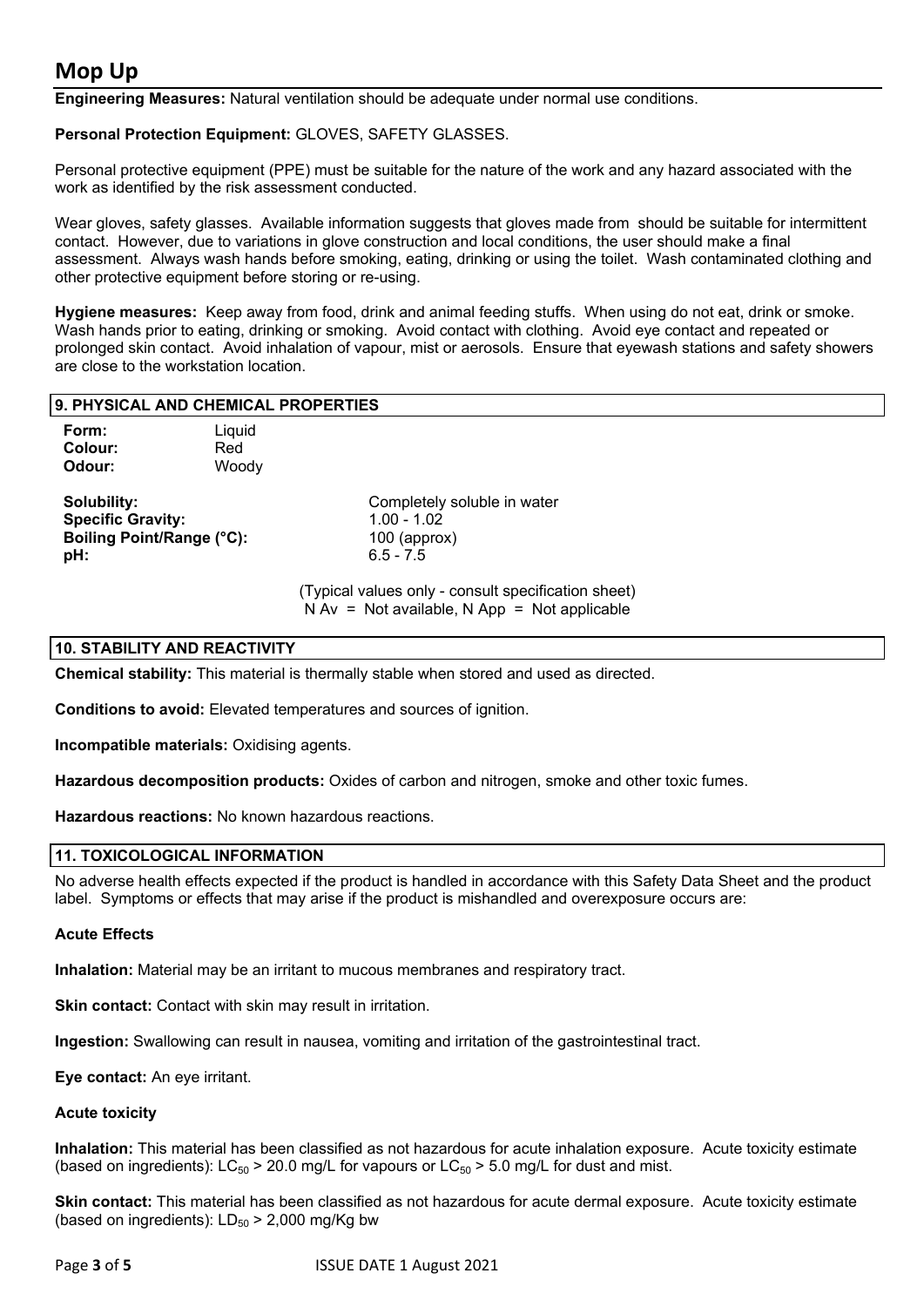**Ingestion:** This material has been classified as not hazardous for acute ingestion exposure. Acute toxicity estimate (based on ingredients):  $LD_{50}$  > 2,000 mg/Kg bw

**Corrosion/Irritancy:** Eye: this material has been classified as a Category 2A Hazard (reversible effects to eyes). Skin: this material has been classified as not corrosive or irritating to skin.

**Sensitisation:** Inhalation: this material has been classified as not a respiratory sensitiser. Skin: this material has been classified as not a skin sensitiser.

**Aspiration hazard:** This material has been classified as not an aspiration hazard.

**Specific target organ toxicity (single exposure):** This material has been classified as not a specific hazard to target organs by a single exposure.

### **Chronic Toxicity**

**Mutagenicity:** This material has been classified as not a mutagen.

**Carcinogenicity:** This material has been classified as not a carcinogen.

**Reproductive toxicity (including via lactation):** This material has been classified as not a reproductive toxicant.

**Specific target organ toxicity (repeat exposure):** This material has been classified as not a specific hazard to target organs by repeat exposure.

### **12. ECOLOGICAL INFORMATION**

Avoid contaminating waterways.

**Acute aquatic hazard:** This material has been classified as not hazardous for acute aquatic exposure. Acute toxicity estimate (based on ingredients): > 100 mg/L

**Long-term aquatic hazard:** This material has been classified as not hazardous for chronic aquatic exposure. Nonrapidly or rapidly degradable substance for which there are adequate chronic toxicity data available OR in the absence of chronic toxicity data, Acute toxicity estimate (based on ingredients): >100 mg/L, where the substance is not rapidly degradable and/or BCF < 500 and/or log  $K_{ow}$  < 4.

**Ecotoxicity:** No information available.

**Persistence and degradability:** No information available.

**Bioaccumulative potential:** No information available.

**Mobility:** No information available.

### **13. DISPOSAL CONSIDERATIONS**

Persons conducting disposal, recycling or reclamation activities should ensure that appropriate personal protection equipment is used, see "Section 8. Exposure Controls and Personal Protection" of this SDS.

If possible material and its container should be recycled. If material or container cannot be recycled, dispose in accordance with local, regional, national and international Regulations.

### **14. TRANSPORT INFORMATION**

### **ROAD AND RAIL TRANSPORT**

Not classified as Dangerous Goods by the criteria of the "Australian Code for the Transport of Dangerous Goods by Road & Rail" and the "New Zealand NZS5433: Transport of Dangerous Goods on Land".

### **MARINE TRANSPORT**

Not classified as Dangerous Goods by the criteria of the International Maritime Dangerous Goods Code (IMDG Code) for transport by sea.

### **AIR TRANSPORT**

Not classified as Dangerous Goods by the criteria of the International Air Transport Association (IATA) Dangerous Goods Regulations for transport by air.